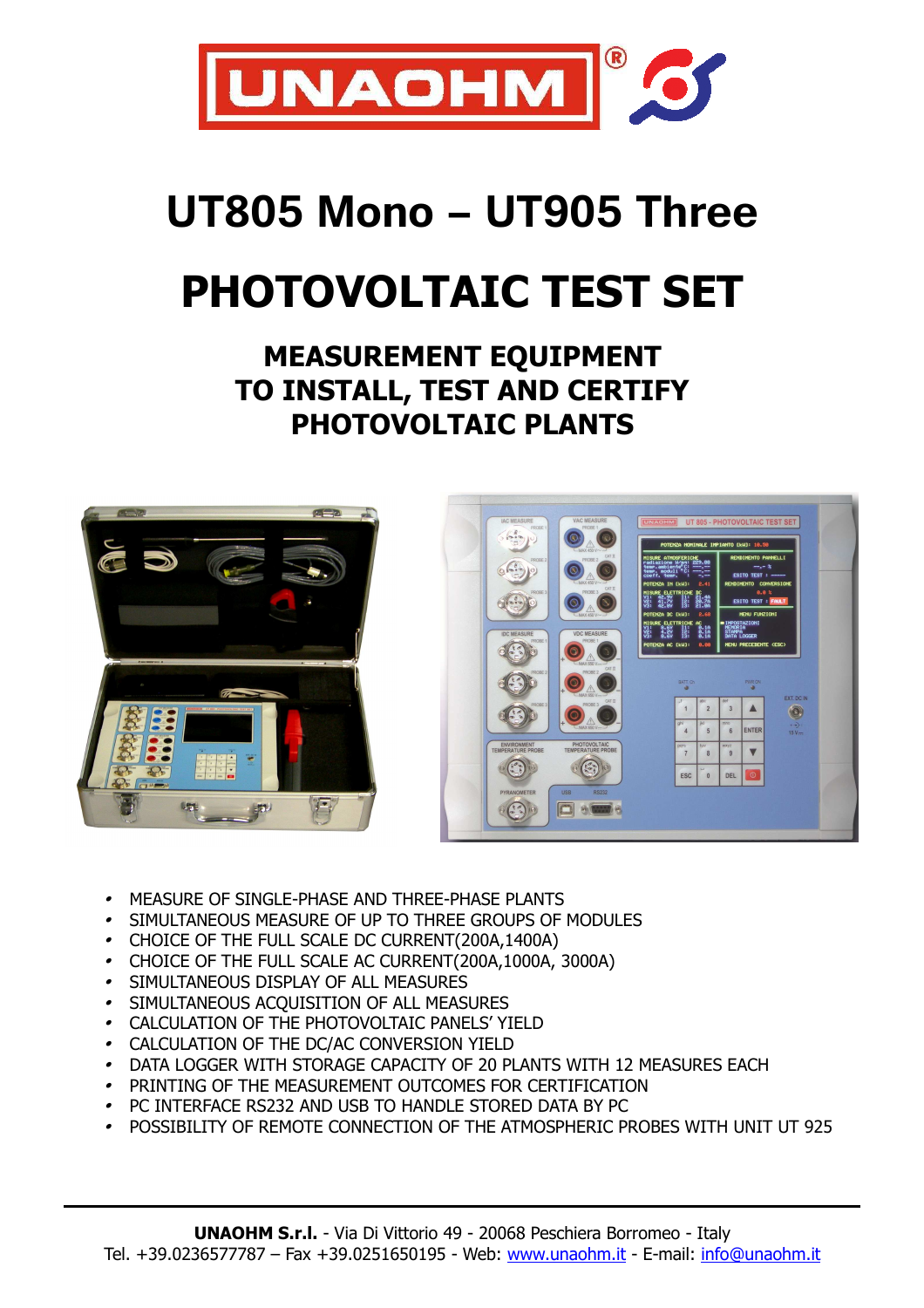

### **UT 805 Mono / UT 905 Three SPECIFICATIONS**

| <b>MONITOR</b>                            | Colour digital LCD, high brightness                                      |
|-------------------------------------------|--------------------------------------------------------------------------|
| <b>PICTURE AREA</b>                       | 5.7" (Diagonal)                                                          |
| <b>RESOLUTION</b>                         | 320 (L) x 240 (H) pixels.                                                |
| <b>CONTRAST</b>                           | 300:1                                                                    |
| <b>BRIGHTNESS</b>                         | 400 cd/ $m^2$ .                                                          |
| <b>PRETREATMENT</b>                       | Anti-reflection and hard-coating (>2H).                                  |
| <b>VISUAL ANGLE</b>                       | $\pm$ 55 ° (L), $\pm$ 60° (H).                                           |
| <b>SOLARIMETER</b>                        | Probe for measurement of solar radiation                                 |
|                                           | Range $150 \div 1200$ W/mq; accuracy $\pm 3\%$                           |
| <b>AIR THERMOMETER</b>                    | Probe PT100 for measurement of air temperature                           |
|                                           | Range -30 $\div$ +80 °C; accuracy $\pm$ 1°C                              |
| PHOTOVOLTAIC PANELS                       | Probe PT100 for measurement of photovoltaic panels' temperature          |
| <b>THERMOMETER</b>                        | Range -30 $\div$ +120 °C; accuracy $\pm$ 1°C                             |
| <b>VOLTMETER DC</b>                       | nº 3 inputs for simultaneous measurement of 3 groups of photovoltaic     |
| <b>CAT. III 1000V</b>                     | panels; full scale 1000 V DC; accuracy $\pm$ 1%                          |
| <b>AMPEROMETER DC</b>                     | nº 3 inputs for simultaneous measurement of 3 groups of photovoltaic     |
|                                           | panels; full scale 200 A DC; accuracy $\pm$ 1%                           |
| <b>VOLTMETER AC</b>                       | n° 3 inputs for measurement of three-phase lines with or without neuter; |
| <b>CAT VI 600 V</b>                       | full scale 600 V AC 50 Hz; accuracy $\pm$ 1%                             |
| <b>AMPEROMETER AC</b>                     | nº 3 inputs for measurement of power of three-phase lines                |
|                                           | full scale 200 A AC; accuracy $\pm$ 1%                                   |
| <b>CALCULATION</b>                        | PHOTOVOLTAIC GENERATOR: available theoretical power based on solar       |
|                                           | radiation, actual generated power, panels' yield with automatic          |
| <b>FUNCTIONS</b>                          | compensation of temperature coefficient of modules                       |
|                                           | <b>INVERTER: DC/AC conversion yield</b>                                  |
| <b>DATA - LOGGER</b>                      | Storage of record including:                                             |
|                                           | customer's details, plant's specifications, measures and test results    |
| <b>SERIAL</b>                             |                                                                          |
| <b>COMMUNICATION</b><br><b>INTERFACES</b> | RS232 + USB to handle data logger through PC                             |
|                                           | internal: internal battery pack Li-Ion 4.5Ah, approx. 10 hours' autonomy |
| <b>POWER SUPPLY</b>                       | from network: through external power supplier $220V CA - 50Hz - 115VA$   |
| <b>OPERATIONAL</b>                        | from 5°C to +40°C.                                                       |
| <b>TEMPERATURE</b>                        |                                                                          |
| <b>MAX. ALTITUDE</b>                      | 2000 mt.                                                                 |
| <b>RELATIVE HUMIDITY</b>                  | 80% for temperature up to 40 °C (with linear decrease to 50% AT 50 °C)   |
| <b>STORAGE TEMPERATURE</b>                | from -10 $^{\circ}$ C to +60 $^{\circ}$ C.                               |
| <b>BAG</b>                                | Professional suitcase for accessories                                    |
| <b>SIZE</b>                               | 360 x 304 x 194 mm                                                       |
| <b>WEIGHT</b>                             | 3 Kg approx. (battery included)                                          |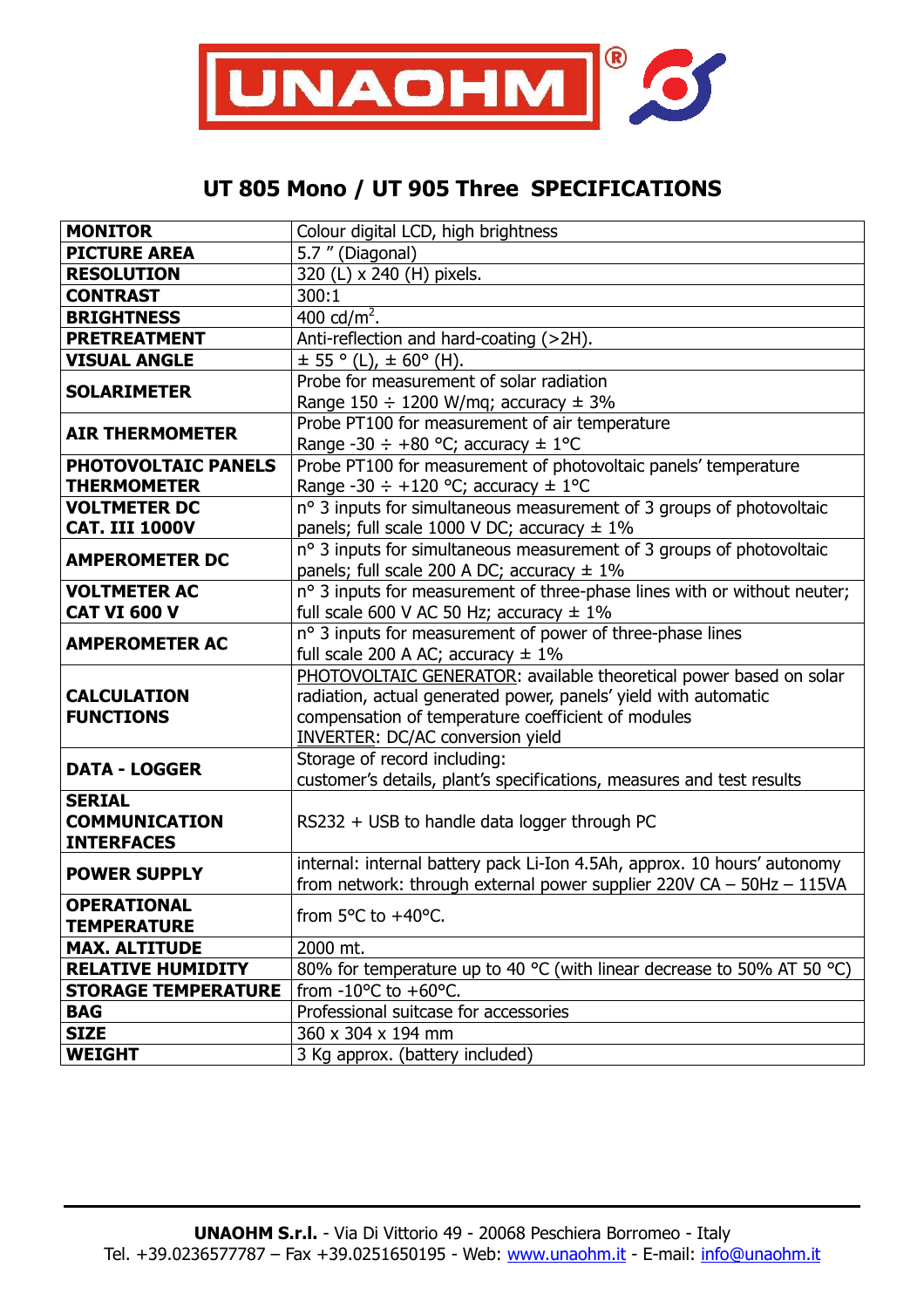

#### **UT925 UNIT FOR REMOTE CONNECTION OF ATMOSPHERIC PROBES**

| <b>SERIAL</b>              | RS-232 to transfer data in real time to the base units UT805 / UT905;   |
|----------------------------|-------------------------------------------------------------------------|
|                            |                                                                         |
| <b>COMMUNICATION</b>       | the connection can be carried out through the options "CABLE RS-232" or |
| <b>INTERFACES</b>          | "pairs of adapters RS-232 bluetooth" available upon request             |
|                            | internal: 4 standard batteries AA (Ni-MH rechargeable batteries can be  |
| <b>POWER SUPPLY</b>        | used)                                                                   |
|                            | approx. 10 hours' autonomy including power supply of bluetooth unit     |
| <b>PROBE CONNECTION</b>    | air-temperature probe                                                   |
|                            | module-temperature probe                                                |
|                            | pyranometer probe                                                       |
| <b>OPERATIONAL</b>         | from $5^{\circ}$ C to $+40^{\circ}$ C.                                  |
| <b>TEMPERATURE</b>         |                                                                         |
| <b>MAX. ALTITUDE</b>       | 2000 mt.                                                                |
| <b>RELATIVE HUMIDITY</b>   | 80% for temperature up to 40 °C (with linear decrease to 50% AT 50°C)   |
| <b>STORAGE TEMPERATURE</b> | from $-10^{\circ}$ C to $+60^{\circ}$ C.                                |
| <b>SIZE</b>                | 85 x 60 x 150 mm                                                        |
| <b>WEIGHT</b>              | 400g approx. (battery included)                                         |



**BLUETOOTH ADAPTERS:** IT IS SUGGESTED TO USE THE ADAPTERS EIKON mod. BLUEMAX 06